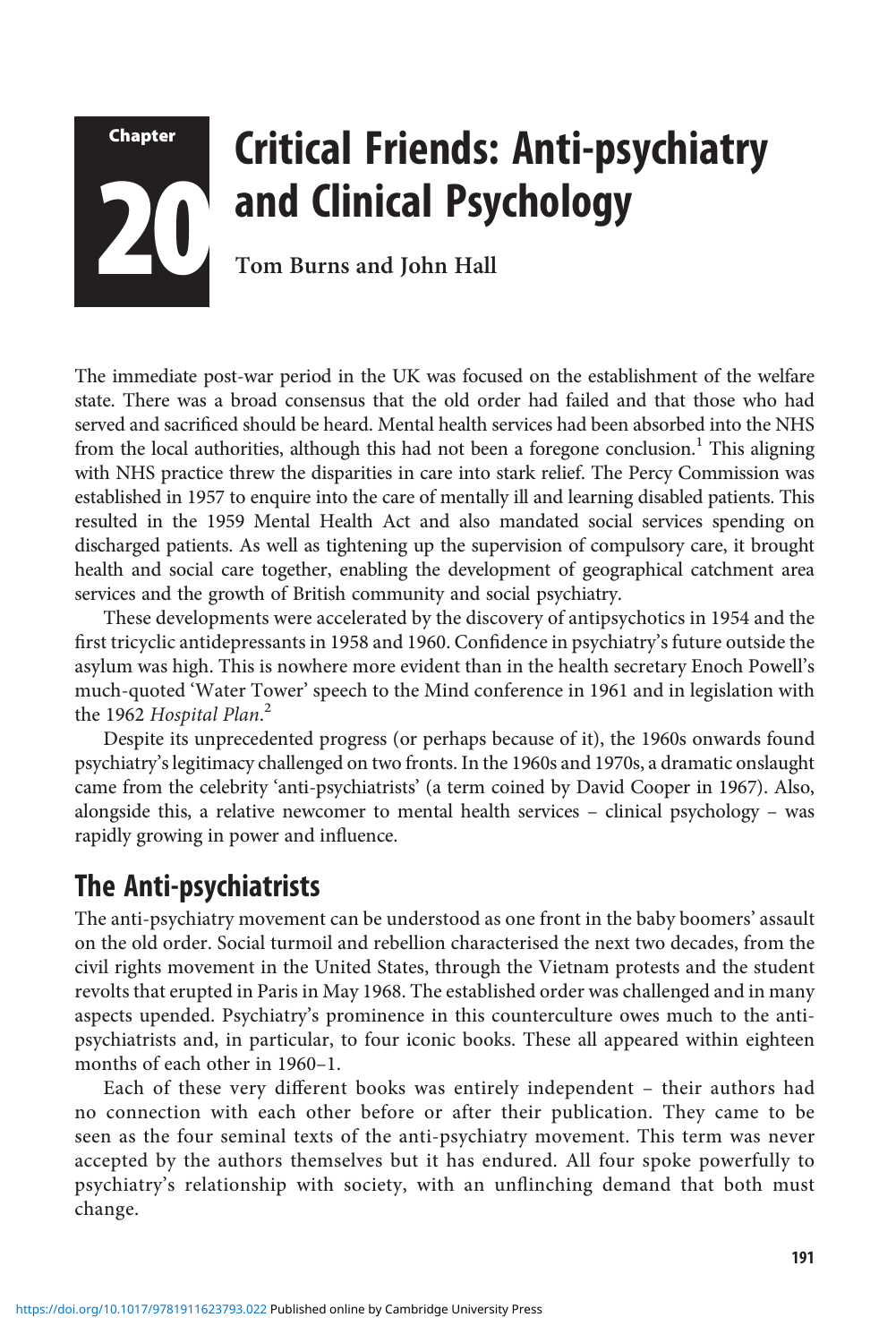#### Laing

The first to appear was R. D. (Ronnie) Laing's *The Divided Self* (1960),<sup>3</sup> which went on to become an international campus bible. Laing was a Scottish psychiatrist who trained in psychoanalysis in London. He was heavily influenced by existentialism, particularly by Jean-Paul Sartre. He saw the struggle of the 'psychotic patient' through the existentialists' lens of becoming rather than being. As agents of our own identity and destiny, we create ourselves by the choices we must constantly make (as Sartre wrote in 1946, 'Man is condemned to be  $free$ ). $<sup>4</sup>$ </sup>

Laing believed that psychotic patients were struggling against confusing and contradictory messages to make sense of their experiences. Their confusion communicates itself to us as a threat to our ontological security (our confidence in our own stable identity). We then contain this anxiety through diagnosis. Laing proposed an approach of 'existential phenomenology', which seeks to understand the patient's struggle for identity rather than clarifying signs and symptoms as in classical phenomenology. This existential phenomenology requires full engagement rather than traditional professional distance.

Such direct engagement was to avoid 'objectifying' the patient. Sartre insisted that humans simply cannot be understood as objects because identity inheres in active agency (choices). A 'snapshot' diagnosis would miss the individual's most important quality – their agency.

Laing was a wonderful writer. He had an ability to engage fully with very disturbed patients and conveyed these experiences vividly and humanely. A striking and charismatic speaker, his message was taken up enthusiastically by a youthful readership. His second book (Sanity Madness and the Family, with Aaron Esterson 1964) became an iconic film, Family Life, in 1971, spreading the message even wider.<sup>5</sup>

Laing was a restless individual in both his intellectual and his personal life. His later writing became increasingly obscure, partly coloured by his alcohol and drug abuse. His impact on psychiatry began to fade as he shifted his focus to the emerging global counterculture.

#### Foucault

Madness and Civilization is the English translation of Foucault's abridged PhD thesis published in 1961.<sup>6</sup> Foucault's approach was historical and he argued that 'madness' was timeless but 'the madman' was a recent construction. Foucault ascribed this new identity to the 'great confinement', which occurred in France in the mid-seventeenth century. The enormous 'grands hôpitaux' had been established in Paris to contain the poor, the mad and the socially disruptive. They were a response to France's rapid economic and social development and new categories were required to facilitate this extrajudicial incarceration.

Foucault's writings continue to have enormous influence in the social sciences and wider cultural circles. 'Mental illness' as a convenient label to remove uncomfortable and supposedly deviant individuals, who are unable to contribute economically, remains a pervasive trope. Franco Basaglia, responsible for Italy's radical reforms in the 1970s, repeatedly insisted that psychiatric diagnoses were based on economic inutility and resulted in social exclusion. Current thinking around stigma derives much from these ideas and those of labelling theory – that an imposed identity, once accepted, becomes a self-fulfilling prophecy and an impediment to recovery and social reintegration.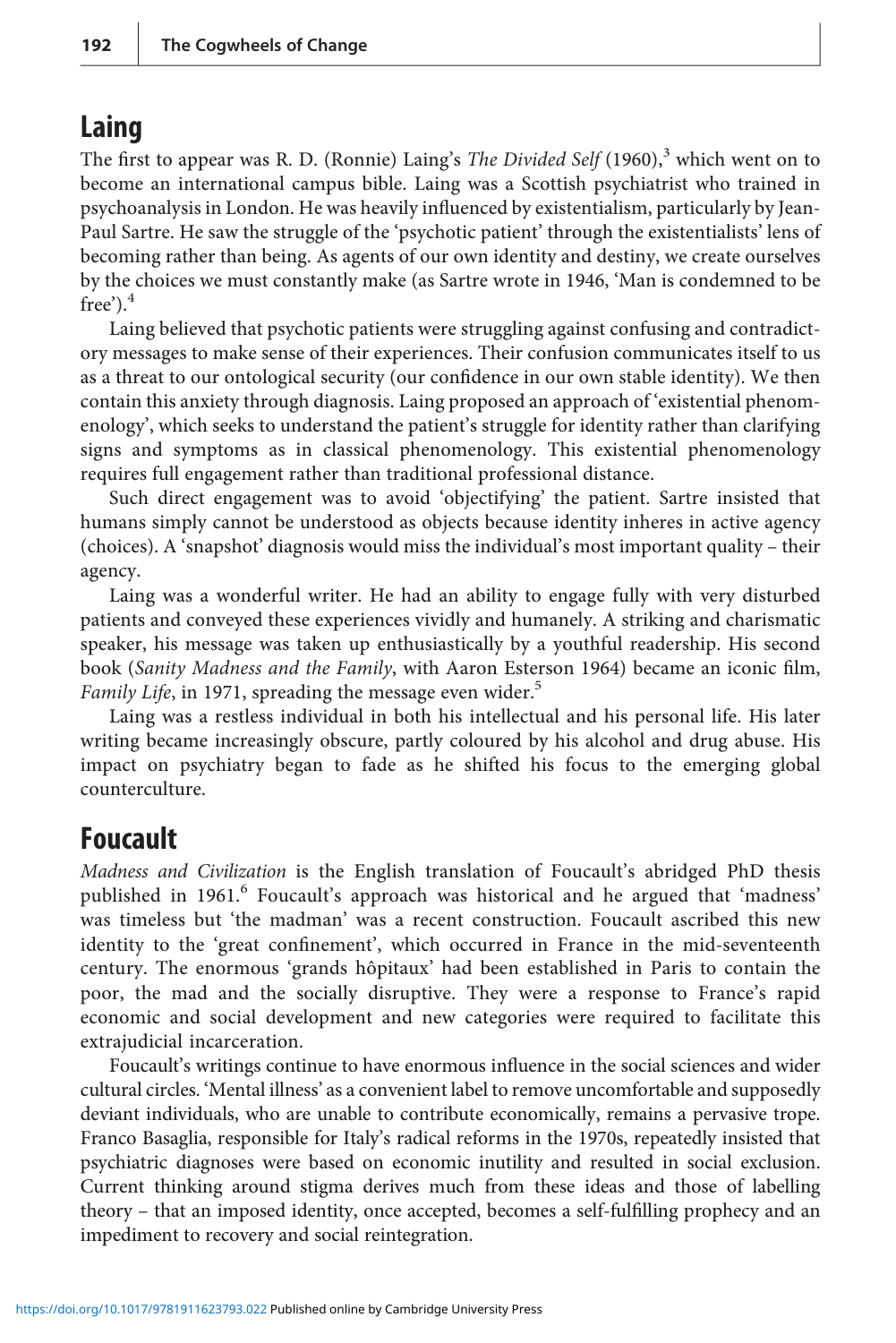#### Goffman

The Canadian-American sociologist Erving Goffman spent 1955–6 in participant observation (effectively 'undercover') in a large Washington mental hospital. Asylums: Essays on the Social Situations of Mental Patients and Other Inmates (1961) was the result and had an enormous impact on psychiatry.<sup>7</sup> Unlike Russell Barton's 1959 book *Institutional Neurosis*,  $^8$ explaining the apathy of psychotic inpatients as a side effect of institutional care, Goffman believed it resulted from deliberate policy.

Goffman coined the term 'total institutions' to include mental hospitals, prisons, monasteries and even the military. Such all-embracing organisations needed to 'manage' large numbers of people efficiently. Goffman described a range of initiation rituals, rigid rules, hierarchies and roles that stripped away individual identity. The result was predictable and pliable individuals. Monotonous routines and the absence of personal choice generated dependency and apathy. This process of 'institutionalisation' served the institution's needs, not the individual's.

Goffman's also observed that real power within the institution often originated low down the organisational hierarchy. Rather than the doctors and senior nurses controlling the wards, the nursing aides, cleaners and even more-established patients made the day-today decisions. They ran the ward on simple moral concepts of good and bad behaviour and punishment and reward rather than on notions of symptoms and treatment.

Like Laing, Goffman could write striking prose and captivate his reader. He, however, presented evidence, not just a theoretical revision. Despite its highly critical message, Asylums was readily taken up by the profession. Underscored by regularly occurring scandals, it became a central text in the deinstitutionalisation movement. His observations of hospital power structures fed into the development of modern multidisciplinary working.

#### Szasz

Thomas Szasz escaped Soviet-dominated Hungary at age eighteen and trained in medicine and psychiatry in the United States. He remained active as a psychiatrist in both private and university practice for the rest of his life. He wrote more than thirty books, of which The Myth of Mental Illness (1961) is the most famous.<sup>9</sup> He makes two basic points (reiterated throughout his subsequent books). The first is that mental illnesses are not 'real' illnesses because they have no physical markers (such as glucose levels in diabetes). The second, following on from this but clearly reflecting experiences of oppression under Soviet occupation, is that there is absolutely no justification for treating 'mental patients' against their will. As any special treatment is an abuse of power, no allowance can be made for any criminal or deviant behaviour. There is no 'insanity clause'. So the murderer with psychosis goes to prison and can there receive treatment but even then only if they consent.

Szasz had, and continues to have, a powerful influence outside the profession. His message is immediate and simple and resonates with liberalism and anti-authoritarianism. He was also an effective communicator and used vivid (albeit questionable) examples to make his points: 'If I speak to God I am a Christian, if God speaks to me I am schizophrenic.' Szasz became a figurehead for anti-psychiatry groups such as the Scientologists, and his ideas find a home with civil libertarians. However, because their message is essentially so simplistic, with no striking insights or reinterpretations of established assumptions, they rarely figure in professional discourses about psychiatry.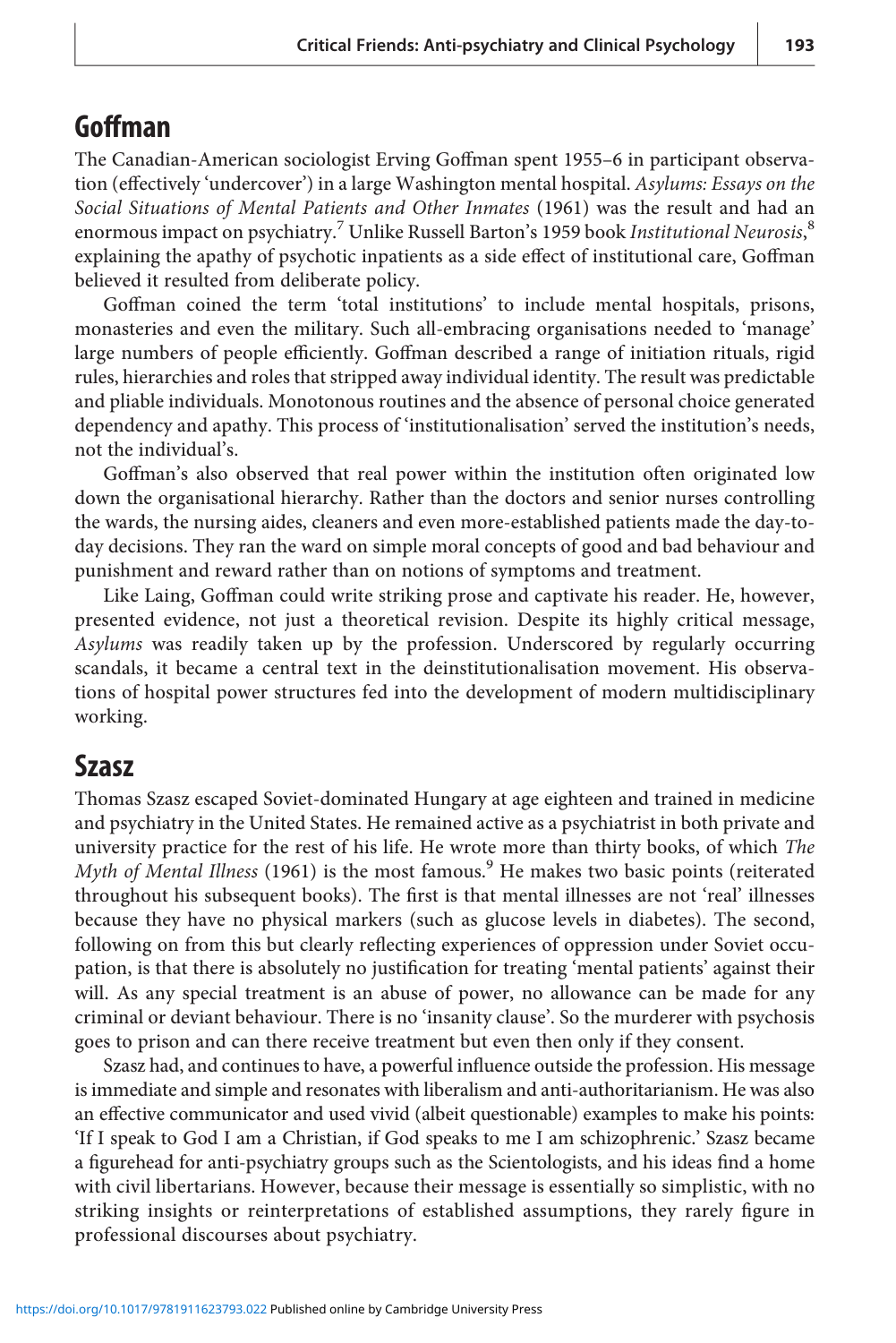#### Anti-psychiatry's Impact

Although often perceived as infuriating and superficial by many clinicians, anti-psychiatry certainly raised public interest in the profession. In the late 1960s and early 1970s, it was 'cool' to be a psychiatrist. Recruitment, ironically, improved. By this time, the British antipsychiatrists were moving away into the broader worldwide counterculture. In 1967, they staged the Dialectics of Liberation Congress at the Roundhouse in London with keynote speeches from anti-psychiatrists, beat poets, black activists and more. By 1970, Kingsley Hall (the most high-profile manifestation of UK anti-psychiatry) had collapsed amidst acrimony and discord. The caravan had moved on.

#### British Psychiatry's Response to the Anti-psychiatrists

The mainstream psychiatric response to the anti-psychiatrists was essentially to ignore or dismiss them.<sup>10</sup> Some brave individuals engaged publicly with the argument but it was rarely constructive or successful. The sight of the eminent Michael Shepherd spluttering with incredulity on TV at proposals from a young enthusiast that psychiatry really had nothing to offer a psychotic young mother left most reluctant to engage in what seemed a dialogue of the deaf. Responses based on pragmatism and experience simply had no impact on ideology. In their article about Basaglia's reforms, Kathleen Jones and Alison Poletti record this impotence:

[we] remained mystified by the insistence of Psichiatria Democratica on 'closing the mental hospital' when it was patently obvious that mental hospitals were not being closed. ... When the Trieste team say 'We closed the mental hospital' they do not mean 'We closed the mental hospital'. They mean 'We broke the power of the mental hospital over the patients'.<sup>11</sup>

In his 1970 book Psychiatry in Dissent, Anthony Clare tried to engage with the debate, particularly in his chapters 'Concepts of mental illness' and 'What is schizophrenia?'<sup>12</sup> He forensically examined Laing's proposals and Joseph Berke's portrayal of Mary Barnes's 'journey' through psychosis. Experience is impotent, however, against what Andrew Scull calls 'word-magic'.<sup>13</sup> In addition, Clare is preaching to the converted - few who bought The Divided Self also bought Psychiatry in Dissent.

### Radical (Critical) Psychiatry and Post-psychiatry

In understanding the impact of the anti-psychiatrists in the 1960s and 1970s, it is important to remember that psychiatry has never been without vociferous critics. In the following decades up to 2010, there have constantly been groups of dissident voices, both within and outside the profession. The most prominent of these critical groups are the radical psychiatry group and the post-psychiatry movement.

The radical psychiatrists include senior and respected figures, several with academic appointments. Joanna Moncrieff at University College London (UCL) has persistently challenged the claims for efficacy of prophylactic drug treatments such as lithium and maintenance antipsychotics.<sup>14</sup> Derek Summerfield at the Institute of Psychiatry has written prolifically about the imposition of diagnoses such as post-traumatic stress disorder (PTSD) and depression on more diffuse human problems (and in particular the export of these 'Western' concepts).<sup>15</sup>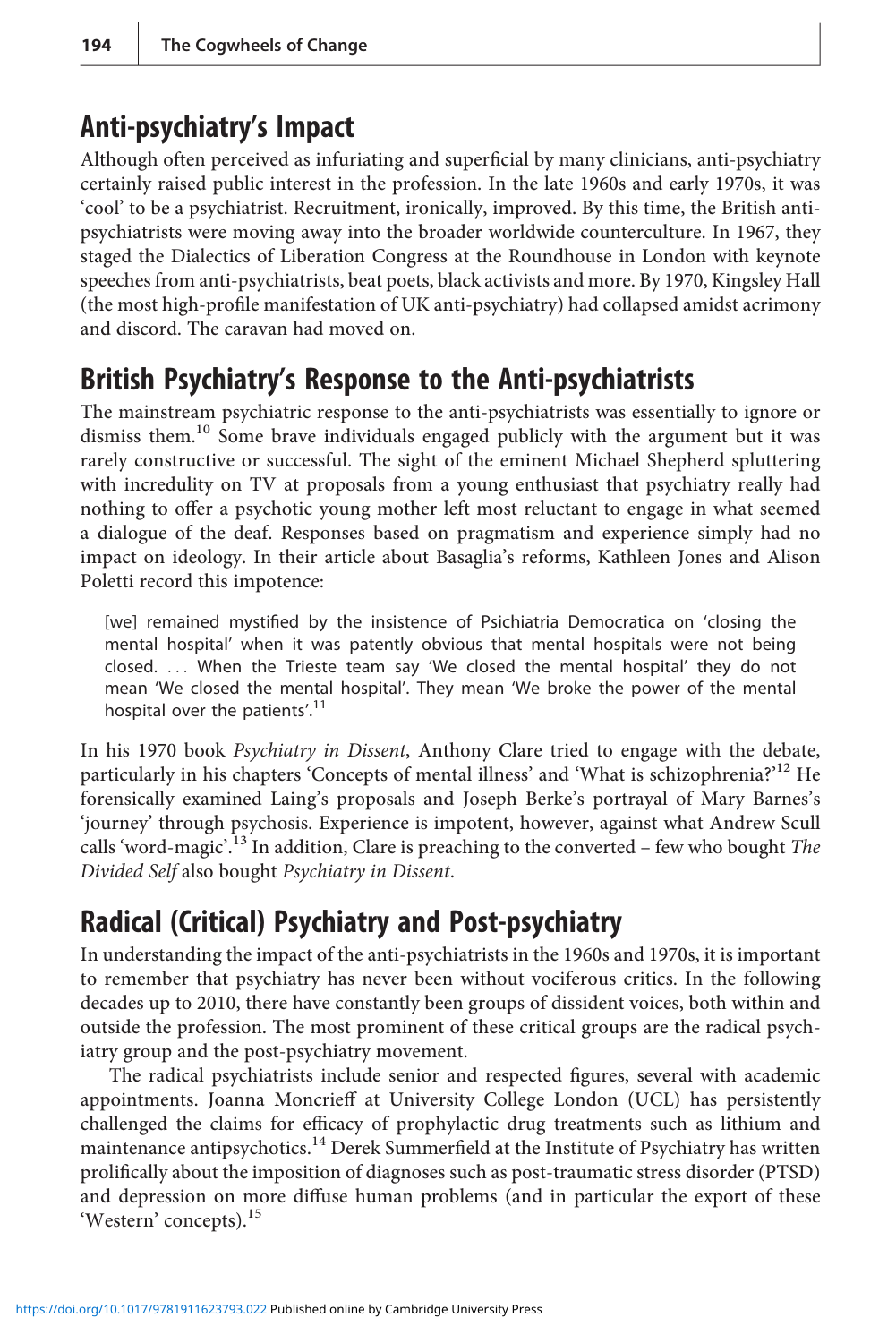The post-psychiatry movement draws on the ideas of postmodernism.<sup>16</sup> It emphasises the loss of faith in science as an effective solution for current problems and questions its status as a privileged discourse among others. It emphasises social and cultural contexts and places ethics before technology.

Both the radical psychiatry group and the post-psychiatrists differ fundamentally from the earlier anti-psychiatrists in that they are focused on 'improving' psychiatry and limiting its poor (damaging) practice. This is fundamentally more a technological than an ideological attack despite some of the language. Both have been fuelled by the one-sidedness of the evolving biomedical model within psychiatry and the disquieting growth in power of 'Big Pharma'. The muted response of orthodox psychiatry to these critics undoubtedly stems from similar shared concerns (albeit less extreme) being widespread throughout the profession. Psychiatry has learnt to coexist with its internal critical friends. This may reflect its need to pay urgent attention to a more cogent threat to its status growing alongside it in the multidisciplinary team.

#### Psychiatry and Psychology

Psychology and psychiatry relate to each other at three different levels. They are distinct conceptual and methodological disciplines, with border territories of abnormal and medical psychology. Psychologists and psychiatrists relate to each other as immediate clinical colleagues in day-to-day practice; and their professional bodies relate to each other in the context of their own competition for political influence and funding. The British Psychological Society (BPS) was founded in 1901, gained its Royal Charter in 1965 and represents all psychologists, both academic and applied. In most of these areas, there has been co-operation and mutual acknowledgement of each other's knowledge and skills – and there have been differences and mutual criticisms.

It is no surprise that the strongest advocates for psychological input to the new NHS were psychiatrists in the asylums and mental handicap hospitals. This built on pre-existing joint practice between psychiatrists and educational psychologists (and social workers) in the Child Guidance Clinics that were set up from the late 1920s and on the less well-known joint working in military settings during the Second World War, as colleagues in both military selection and training.

Psychiatrists initially wanted psychologists to bolster their search for a more measurable and scientific psychiatry. Consequently, the two main functions of the early psychologists were as psychometricians ('test-bashers') – mainly with ability, personality and projective tests – and to contribute to doctor-led research projects. Yet growth in numbers before 1960 was very slow; in that year, there were only around 180 clinical psychologists in England and Wales, with a few in Scotland.

#### Changes in Clinical Psychology, 1960–2010

The scope and nature of the work of clinical psychologists in Britain, and their numbers, have changed almost beyond recognition from that early period.<sup>17</sup> Many of those early clinical psychologists were former educational psychologists who had moved into the NHS. In 1957, there were only three formal training courses in Britain, and it was also possible to qualify simply by a three-year apprenticeship.

Involvement in anything that could be called treatment was forbidden – not least by Aubrey Lewis at the Maudsley – but if it could be called education or training that might be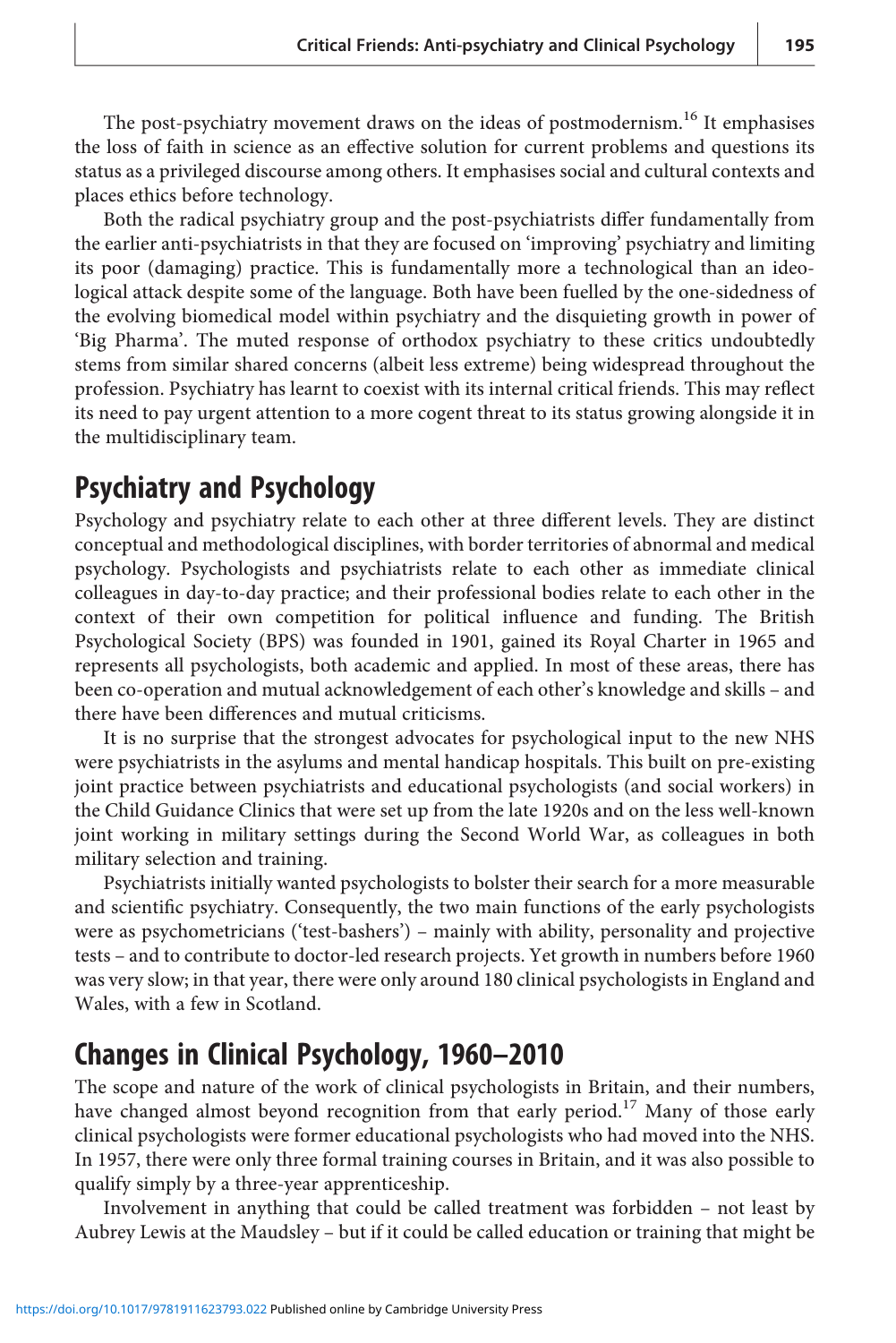permitted. In the mental handicap field, clinical psychologists had an early innovative role, as shown by the work of Jack Tizard and Neil O'Connor at the Medical Research Council's Social Psychiatry Research Unit and of the Clarkes at the Manor Hospital at Epsom.<sup>18</sup>

The Todd Report on medical education led to the establishment of both new medical schools and new university departments of psychiatry from the 1960s. The new professors of psychiatry – many of them trained at the Maudsley – were keen to appoint clinical psychologists, and they were strong supporters of the new regional clinical psychology training courses that developed from that period.

Two factors then conspired to broaden the fields of activity of psychologists beyond psychiatry and so to loosen the control of psychiatrists over their work. In 1974, the creation of area health authorities meant that the management of clinical psychologists was often transferred to an area officer, and clinical psychologists began to be seen as a resource for other areas of clinical work, such as neurology and paediatrics. In 1977, the DHSSsponsored report on the role of psychologists in the health services,<sup>19</sup> chaired by William Trethowan (then professor of psychiatry at Birmingham), recommended that clinical psychologists 'should have full professional status' in the NHS and should develop specialist services beyond psychiatry. Some psychiatrists resented and vehemently opposed these proposals; others felt the recommendations did not go far enough.

A third factor was the explosive growth of behaviour therapy, soon expanded to cognitive behavioural therapy (CBT) and which changed the core role of clinical psychologists in all clinical fields.<sup>20</sup> From the early 1960s, the increasing evidence for the effectiveness of behaviour therapy, initially for anxiety-related conditions, led to high levels of demand for psychological services – not least from GPs. From the 1980s, the major expectation of clinical psychologists was a contribution to psychologically informed treatments and to psychiatric rehabilitation, with increasing demand in outpatient and Community Mental Health Team (CMHT) settings and significant developments in work with older adults, for example.

Hans Eysenck, the deliberately provocative and now controversial professor of psychology at the Institute of Psychiatry up to 1983, has often been seen as the representative leading clinical psychologist in Britain. While he was a prodigiously productive researcher, he did not himself see patients and his influence on clinical and professional practice has been overstated,<sup>21</sup> with Monte Shapiro and Jack Rachman instead having been central to developments in training and CBT at the Maudsley during the early part of this period.

Away from the London and the Maudsley, David Smail in Nottinghamshire and Dorothy Rowe in Lincolnshire, for example, promoted more reflective and critical stances, $^{22}$  with other firebrands such as Don Bannister at Bexley Hospital. Other centres developed their own highly productive research programmes, such as at Birmingham, Edinburgh, Manchester and Oxford.

A number of effective professional and academic leaders worked closely with the Department of Health, and with the Royal College, to influence policy and improve practice. These included the three clinical psychologist members of the Trethowan Committee – Alan Clarke, Gwynne Jones and May Davidson. In a later generation, psychologists such as Glenys Parry and Anne Richardson worked very effectively within the Department of Health.

Fifty years on, in 2010, this led to there being 8,800 clinical psychologists in England and Wales who had trained at one of the thirty-five 3-year highly selective university doctoral programmes throughout the UK that adopted a 'scientist-practitioner' model of training. In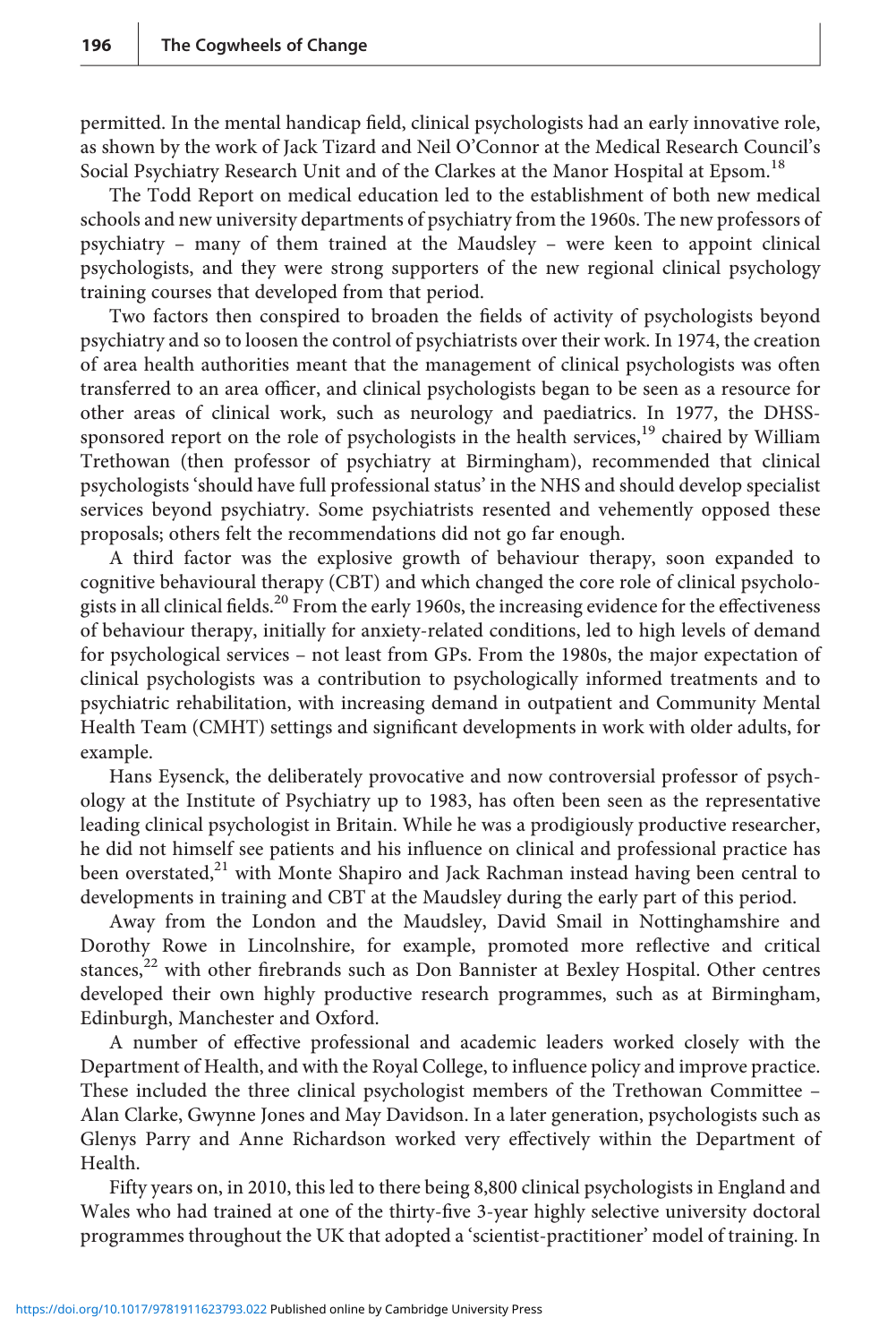2010, the lead psychologist within a service was likely to be as experienced as the consultant psychiatrist. Psychologist-led research programmes mushroomed, and the BPS is now an equal partner with the Royal College in contributing to mental health–related NICE guidelines. With the advent of general management, clinical psychologists can be clinical directors or Trust CEOs and, with the 2007 Mental Health Act, could be responsible clinicians (RCs) in their own right.

In 1960, there would typically be one relatively inexperienced psychologist in a mental hospital, working essentially as a subordinate scientific technician, when psychiatric services were emerging from the hierarchical systems that existed before the 1959 Mental health Act. So the crucial underlying factor in the changing relationships between the two professions over the period is the shift from a marked imbalance in power and experience to a position of equivalence in expertise within their own fields and of equality in experience and numbers.

#### So What Is Distinctive about Clinical Psychologists?

The distinctive characteristic of psychologists is their felt primary identity as psychologists, acquired during their initial education and training and sustained by their ongoing professional relationships and exercise of distinctive skills and perspective. First degrees in psychology are not vocational. Although the curriculum has to cover core issues required by the BPS, degrees vary significantly in their content and orientation. Many potential clinical psychologists choose to take courses in abnormal psychology that often adopt a critical approach to psychiatry.

Psychology has become one of the most popular undergraduate subjects in Britain, so entry to clinical psychology is highly competitive, with trainees already high academic achievers. They are in effect required to have several years' 'relevant' experience before beginning their clinical training. One significant consequence of this is that most trainees are several years older than most medical students when they begin medical school.

Simon Sinclair, himself a psychiatrist, explored from a social anthropological perspective the socialisation process which medical students undergo, forming what he considered a distinctive 'embodied disposition' or 'medical habitus'.<sup>23</sup> Clinical psychologists are undoubtedly socialised into their roles, but they have gone through a different intellectual and social journey to doctors. They have much in common with other psychological colleagues also working in mental health – health, child, counselling and forensic psychologists as well as clinical neuropsychologists.

Psychologists are, however, now also entering the mental health field in other guises. Completely unexpectedly, the Labour government elected in 1997 gave priority to mental health. The 1999 Adult Mental Health National Service Framework (NSF) identified the need to improve staffing and uncovered serious difficulties in recruitment.<sup>24</sup> In 2000, a commitment was made to train a thousand 'graduate primary care mental health workers' – in practice, nearly all psychology graduates – to administer brief psychological therapy techniques in GP settings, and the 2007 Improving Access to Psychological Therapies (IAPT) programme brought in even more psychologists to NHS mental health services. Add in the psychology graduates who are now training as mental health nurses and occupational therapists, for example, and psychologists are now embedded in the NHS mental health services at every level.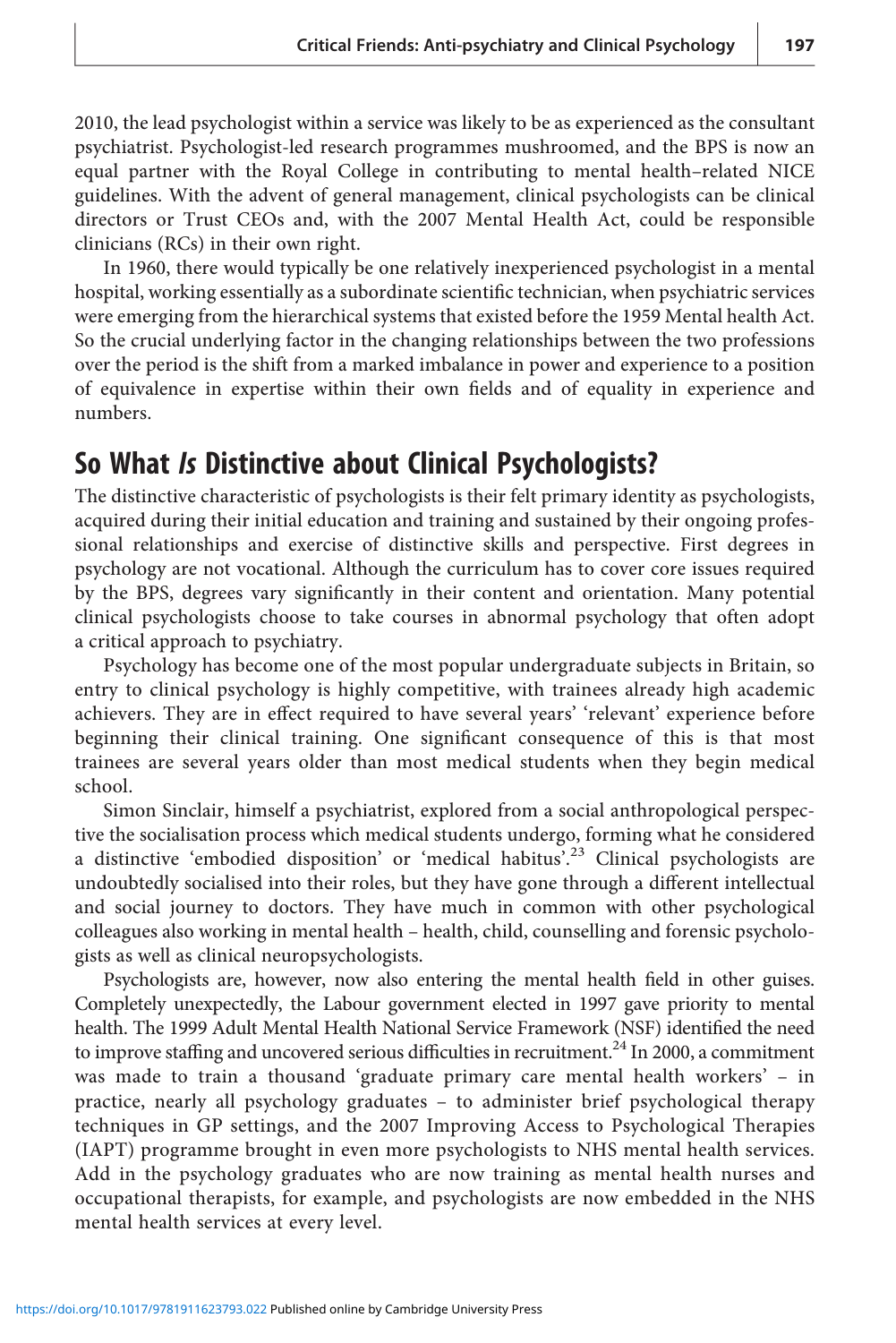#### Inter-professional Co-operation, Competition and Criticism

What psychologists in health care and psychiatrists share is their concern for their patients – or clients or service users, as you will – and their families. When working well as a team, or as immediate colleagues, their concerns lead to a fuller understanding of the needs of their patient and to a wider range of available interventions. With experience, the assumption by mental health workers from all professions of origin of key worker roles and with the crossprofessional take-up of post-basic training in new therapeutic modalities, there has been a softening of professional differences. When workers from different disciplinary backgrounds have worked together for thirty years or more, coping with very demanding and distressing circumstances, mutual confidence and trust deepen.

The professional bodies collaborate in a number of areas: the 1995 joint Royal College and BPS policy on psychological therapies in the NHS is an early example.<sup>25</sup> Yet there remain tensions within the BPS, earlier primarily a learned society with an open membership, with it recognising only in 1966 that it needed to also become a professional body and it now fighting to represent academic and research psychologists in a highly competitive funding environment.

There is competition between differing biomedical, psychological and social perspectives: applied psychologists do not privilege biomedical explanations for the myriad range of distress, disability and dysfunction they encounter. R. E. Kendell, in his 2000 Royal College presidential lecture,<sup>26</sup> explicitly saw clinical psychologists as direct professional competitors; he could 'visualise a scenario in which clinical psychology might seem ... to both general practitioners and to the Health Departments ... to be both the most important source of therapeutic skills and professional advice in the mental health field'. An important example of such challenges to conventional psychiatric thinking is Richard Bentall's book on the nature of psychosis.<sup>27</sup>

There is direct financial competition in the mental health private practice marketplace with the increased numbers of psychologists and other psychological therapists and counsellors. More psychologists engage in the lucrative business of court work and in the sound bite media comments that influence public attitudes to mental health.

There can still be strains to relationships, usually when one or another person plays power games or holds rigidly to a particular position and is unwilling to compromise; but for every rigid controlling psychiatrist encountering bumptious young psychologists, there have been supportive psychiatrists mentoring their new colleagues.

Just as there is critical and radical psychiatry, so there is critical and radical psychology. There has been no shortage of clinical psychologists challenging their own profession, with David Pilgrim, for example, being a trenchant critic for thirty years.<sup>28</sup> The sociologist Nikolas Rose has similarly been a trenchant critique of the 'psy' professions.<sup>29</sup>

#### Conclusion

The world of mental health has changed markedly over the past sixty years. Boundaries between normality and abnormality, sickness and health, are complicated by different ideas of distress and dysfunction. The voice of patients (experts by experience) now challenges our authority and mental health policy is firmly in the public and political arena.

To pretend that all is now well in the world of professional mental health practice is dangerous. Psychiatrists and clinical psychologists can be good clinical colleagues and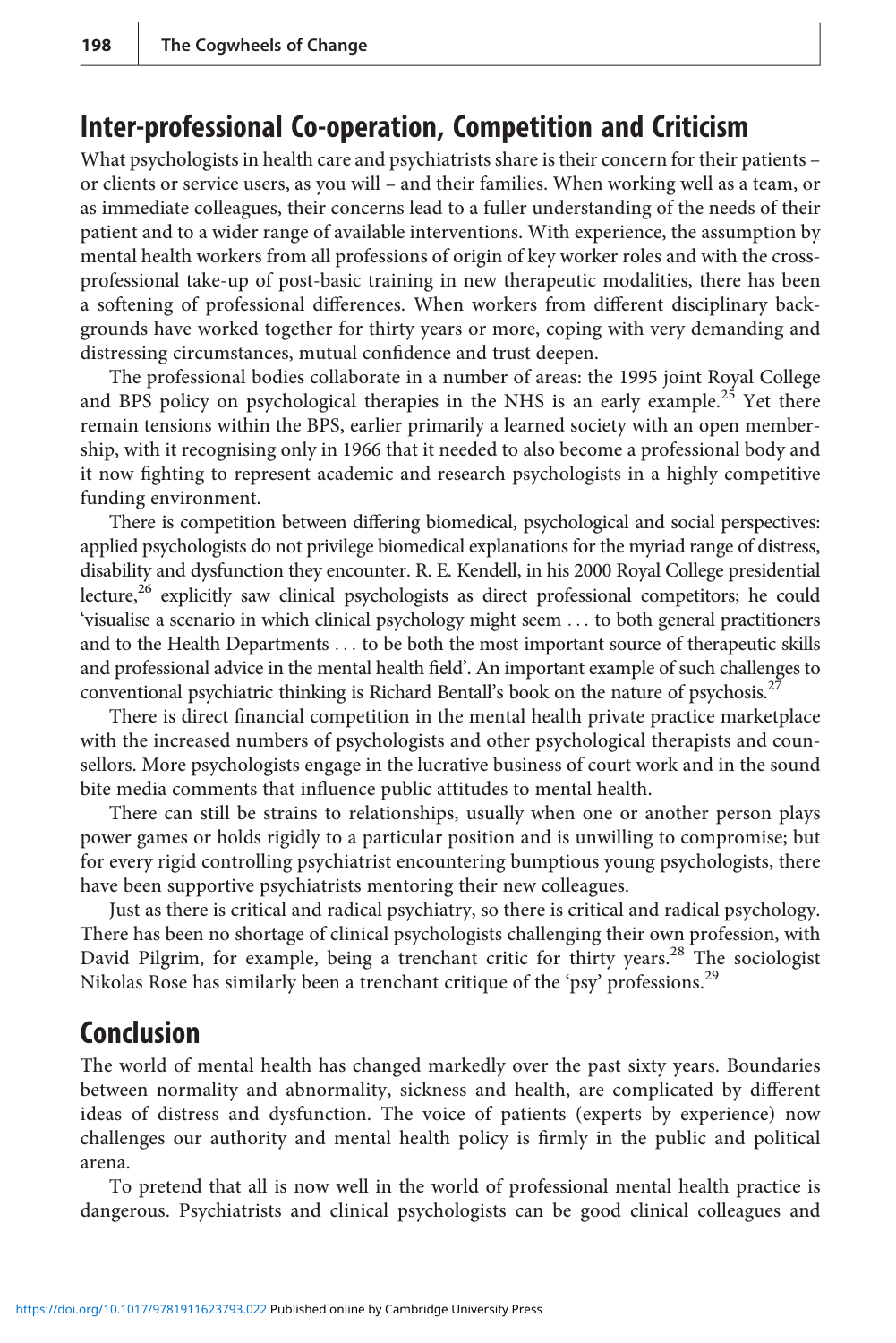conceptual sparring partners; however, both psychiatrists and clinical psychologists must be open to criticism, whether friendly or unfriendly.

### Key Summary Points

- Psychiatry has never been without vociferous critics.
- Anti-psychiatry raised legitimate, albeit irritating, concerns about psychiatric practice.
- Clinical psychologists in Britain now outnumber psychiatrists, with an enormously expanded clinical remit.
- Lead psychologists are now as experienced as consultant psychiatrists and vie for leadership.
- To pretend that all is well in the world of professional mental health practice and relationship is dangerous.

### Acknowledgements

Parts of this chapter were published in *Lancet Psychiatry* in 2020 to mark sixty years since the publication of Laing's The Divided Self.<sup>30</sup>

### **Notes**

- 1. C. Webster, The National Health Service: A Political History (2nd ed.). Oxford: Oxford University Press, 2002.
- 2. E. Powell, Enoch Powell's 'Water Tower' speech, 1961; Ministry of Health, A Hospital Plan for England and Wales. London: HMSO, 1962.
- 3. R. D. Laing, The Divided Self. London: Tavistock, 1960.
- 4. J.-P. Sartre, L'existentialisme est un humanisme [Existentialism and Humanism]. Paris: Les Editions Nagel, 1946.
- 5. R. D. Laing and A. Esterson, Sanity, Madness and the Family. London: Tavistock Publications, 1964.
- 6. M. Foucault, Madness and Civilisation: A History of Insanity in the Age of Reason. New York: Random House, 1965.
- 7. E. Goffman, Asylums: Essays on the Social Situation of Mental Patients and Other Inmates. Harmondsworth: Penguin Books, 1960.
- 8. R. Barton, Institutional Neurosis. Bristol: John Wright, 1959.
- 9. T. S. Szasz, The Myth of Mental Illness: Foundations of a Theory of Personal Conduct. London: Paladin, 1972.
- 10. M. Roth, Presidential address: Psychiatry and its critics. Canadian Psychiatric Association Journal (1972) 17: 343–50.
- 11. K. Jones and A. Poletti, The 'Italian experience' reconsidered. British Journal of Psychiatry (1986) 148: 144–50.
- 12. A. Clare, Psychiatry in Dissent. London: Tavistock Publications, 1976.
- 13. A. Scull, Psychiatry and Its Discontents (1st ed.). Berkley: University of California Press, 2019.
- 14. J. Moncrieff, The Myth of the Chemical Cure: A Critique of Psychiatric Drugs. London: Palgrave Macmillan, 2007.
- 15. D. Summerfield, The invention of post-traumatic stress disorder and the social usefulness of a psychiatric category. British Medical Journal (2001) 322: 95–8.